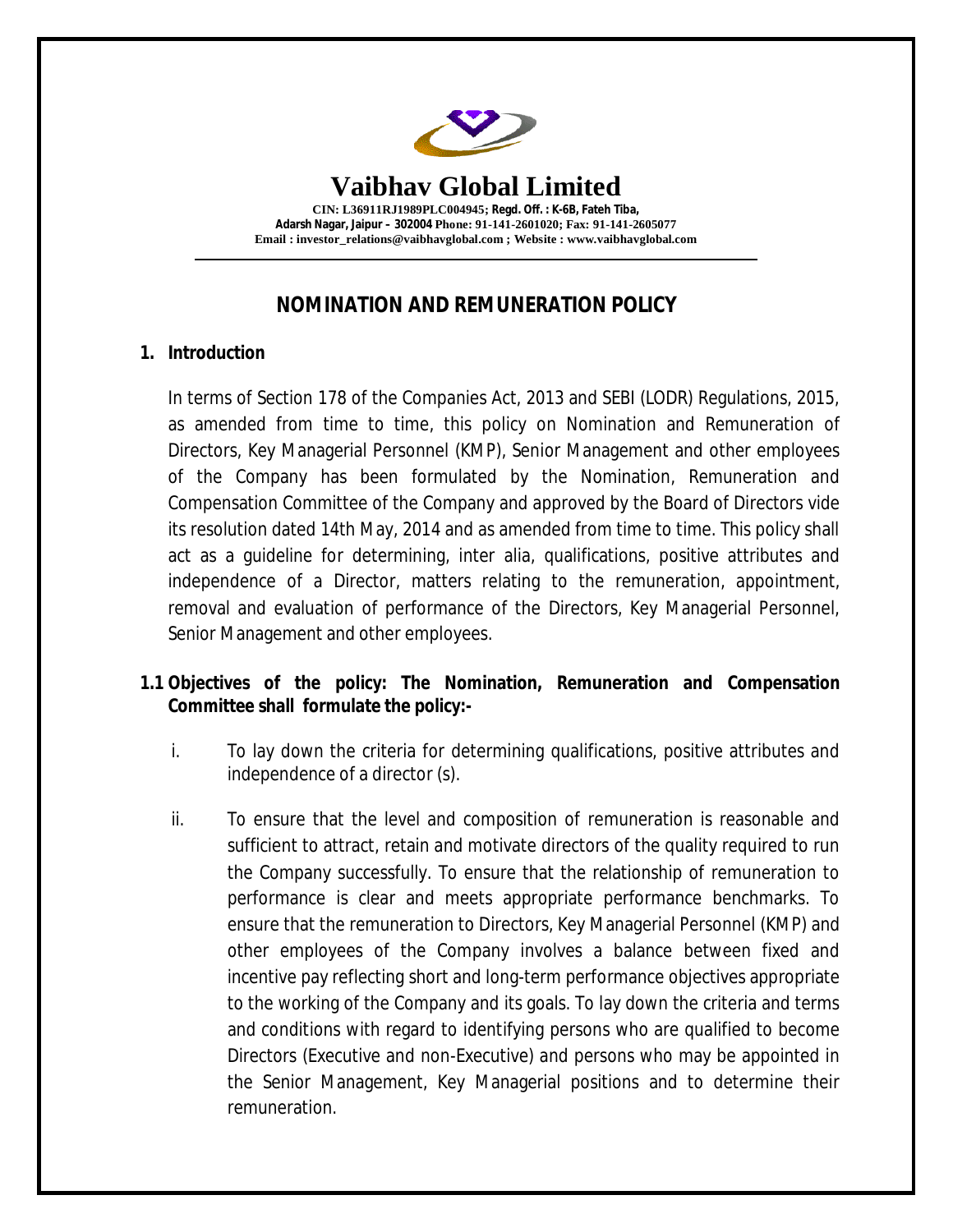- iii. To determine remuneration based on the Company's size and financial position and trends and practices on remuneration prevailing in peer companies in the industry.
- iv. To lay down the criteria for performance evaluation of Independent Directors.
- v. To carry out evaluation of the performance of Individual Directors;
- vi. To retain, motivate and promote talent and to ensure long-term sustainability of talented managerial persons and create competitive advantage;
- vii. To lay down the criteria for appointment, removal of directors, Key Managerial Personnel and Senior Management Personnel; and
- viii. To devise a policy on Board diversity.

#### **1.2 Definitions**

- i. Act' means the Companies Act, 2013, and rules thereunder, as amended from time to time.
- ii. 'Board of Directors' or 'Board', in relation to the Company, means the collective body of the Directors of the Company.
- iii. 'Committee' means Nomination, Remuneration and Compensation Committee of the Company as constituted or reconstituted by the Board.
- iv. 'Company' means Vaibhav Global Limited.
- v. 'Directors' means Directors of the Company.
- vi. 'Independent Director' means a Director referred to in Section 149(6) of the Companies Act, 2013 read with SEBI (LODR) Regulations, 2015.
- vii. 'Key Managerial Personnel' (KMP) means:
	- a. Chief Executive Officer or Managing Director or Manager
	- b. Whole-Time Director
	- c. Chief Financial Officer
	- d. Company Secretary
	- e. Such other officer as may be prescribed
- viii. 'Ministry' means the Ministry of Corporate Affairs.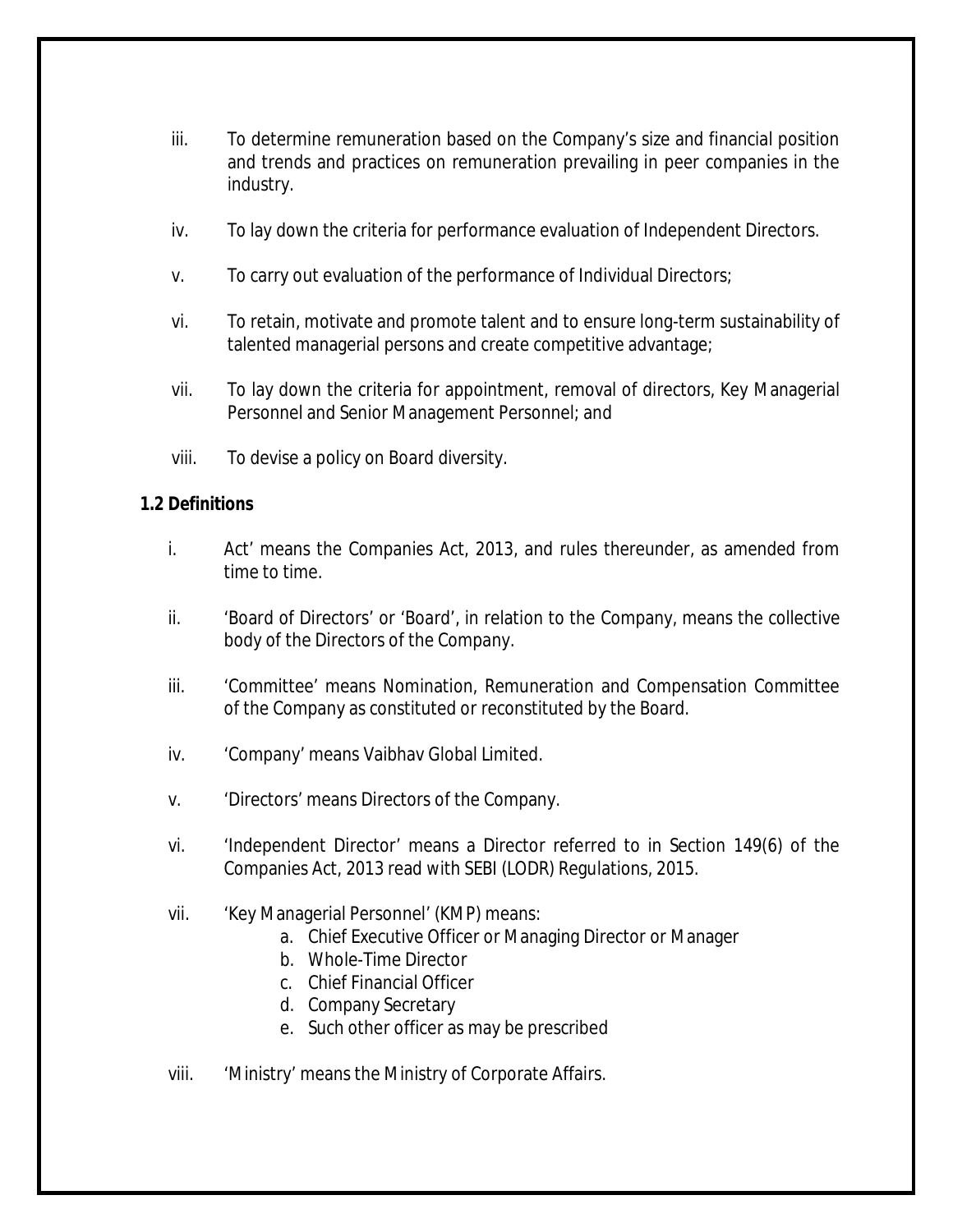- ix. 'Regulations' refers to and comprises of Companies Act, 2013, the Companies (Meeting of Board and its Powers) Rules, 2014, the Companies (Appointment and Qualification of Directors) Rules, 2014, the Companies (Appointment and Remuneration of Managerial Personnel) Rules, 2014, SEBI (Listing Obligation and Disclosure Requirements) Regulations, 2015 and such other rules as amended from time to time and provisions as applicable to the matters dealt in by this policy.
- x. "senior management" shall mean officers/personnel of the listed entity who are members of its core management team excluding board of directors and normally this shall comprise all members of management one level below the ["chief executive officer/managing director/whole time director/manager (including chief executive officer/manager, in case they are not part of the board) and shall specifically include company secretary and chief financial officer.]

Words and expressions used and not defined in this policy but defined in the Companies Act, 2013 and rules made thereunder, as amended from time to time, shall have the same meaning respectively assigned to them therein.

# **2. Nomination, Remuneration and Compensation Committee (NRC Committee)**

# **2.1 Constitution of NRC Committee**

- (1) The Board of Directors shall constitute the NRC Committee as follows:
	- (a) the committee shall comprise of at least three Directors;
	- (b) all Directors of the committee shall be Non-Executive Directors; and
	- (c) at least fifty percent of the Directors shall be Independent Directors.
- (2) The Chairperson of the NRC Committee shall be an Independent Director.
- (3) The Chairperson of the Company, whether Executive or Non-Executive, may be appointed as a member of the NRC Committee and shall not chair such a Committee.
- (4) The Chairperson of the NRC Committee or any other member of the Committee authorized by him shall be present at the Annual General Meeting to answer shareholders' queries; however, it shall be up to the Chairperson to decide who shall answer the queries.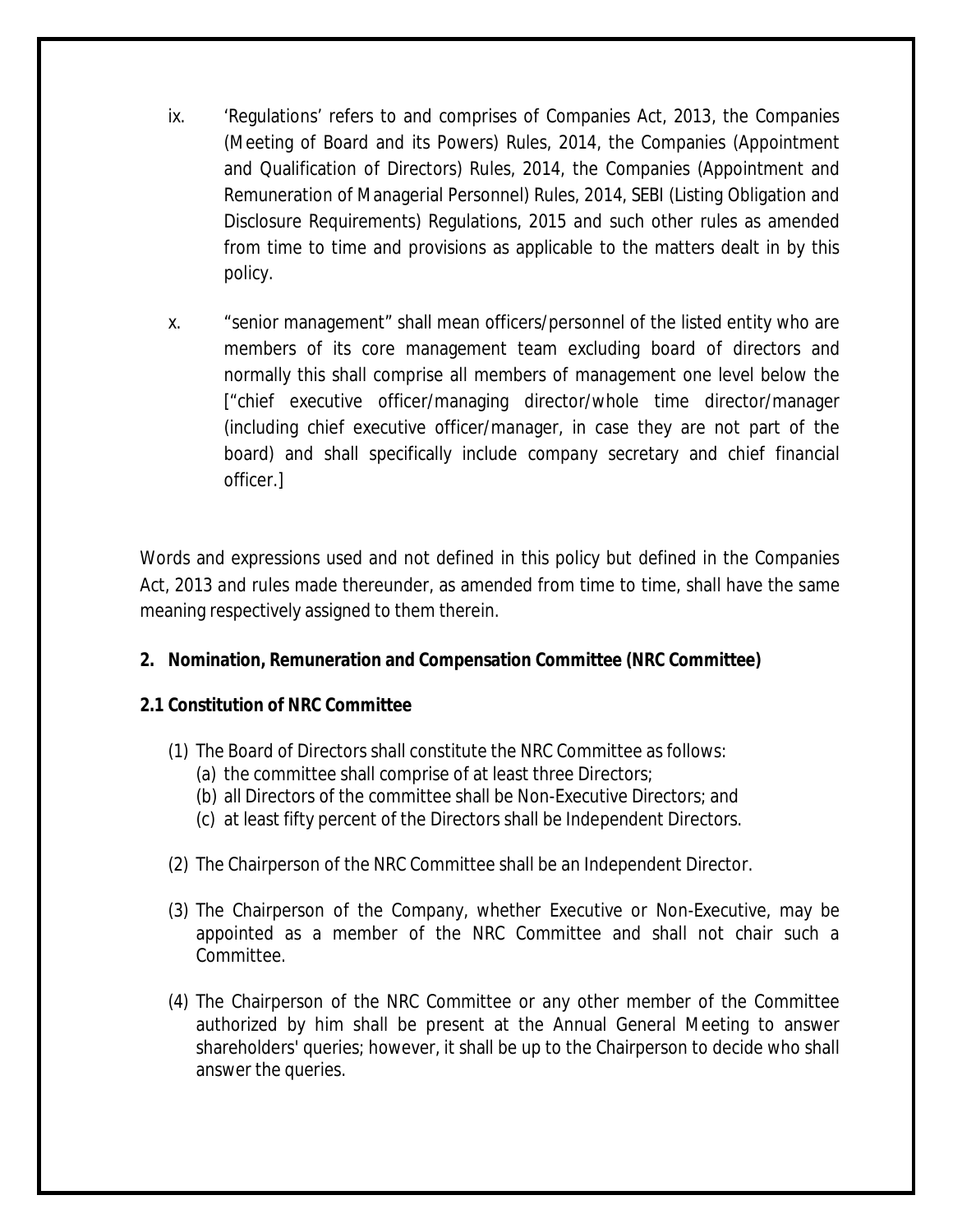- (5) The committee will meet at such intervals as it deems fit to carry out the objectives set out in the policy. The committee shall meet at least once in a year. The quorum for a meeting of the nomination and remuneration committee shall be either two members or one third of the members of the committee, whichever is greater, including at least one independent director in attendance.
- (6) The Company Secretary shall act as Secretary to the Committee.

# **2.2 Role of the NRC Committee**

The role of the Committee, inter-alia, will be the following:

- (1) formulation of the criteria for determining qualifications, positive attributes and independence of a Director and recommend to the Board of Directors a policy relating to the remuneration of the Directors, Key Managerial Personnel and other employees;
- (2) formulation of criteria for evaluation of performance of Independent Directors and the Board of Directors;
- (3) devising a policy on diversity of the Board of Directors;
- (4) Identifying persons who are qualified to become Directors and who may be appointed in senior management in accordance with the criteria laid down and recommend to the Board of Directors their appointment and removal.
- (5) Whether to extend or continue the term of appointment of the Independent Director on the basis of the report of performance evaluation of Independent Directors.
- (6) recommend to the board, all remuneration, in whatever form, payable to senior management.
- (7) specify the manner for effective evaluation of performance of Board, its committees and individual directors to be carried out either by the Board, by the Nomination and Remuneration Committee or by an independent external agency and review its implementation and compliance.

# **3. Applicability**

This policy is applicable to:

- i. Directors viz. Executive, Non-Executive and Independent
- ii. Key Managerial Personnel
- iii. Senior Management Personnel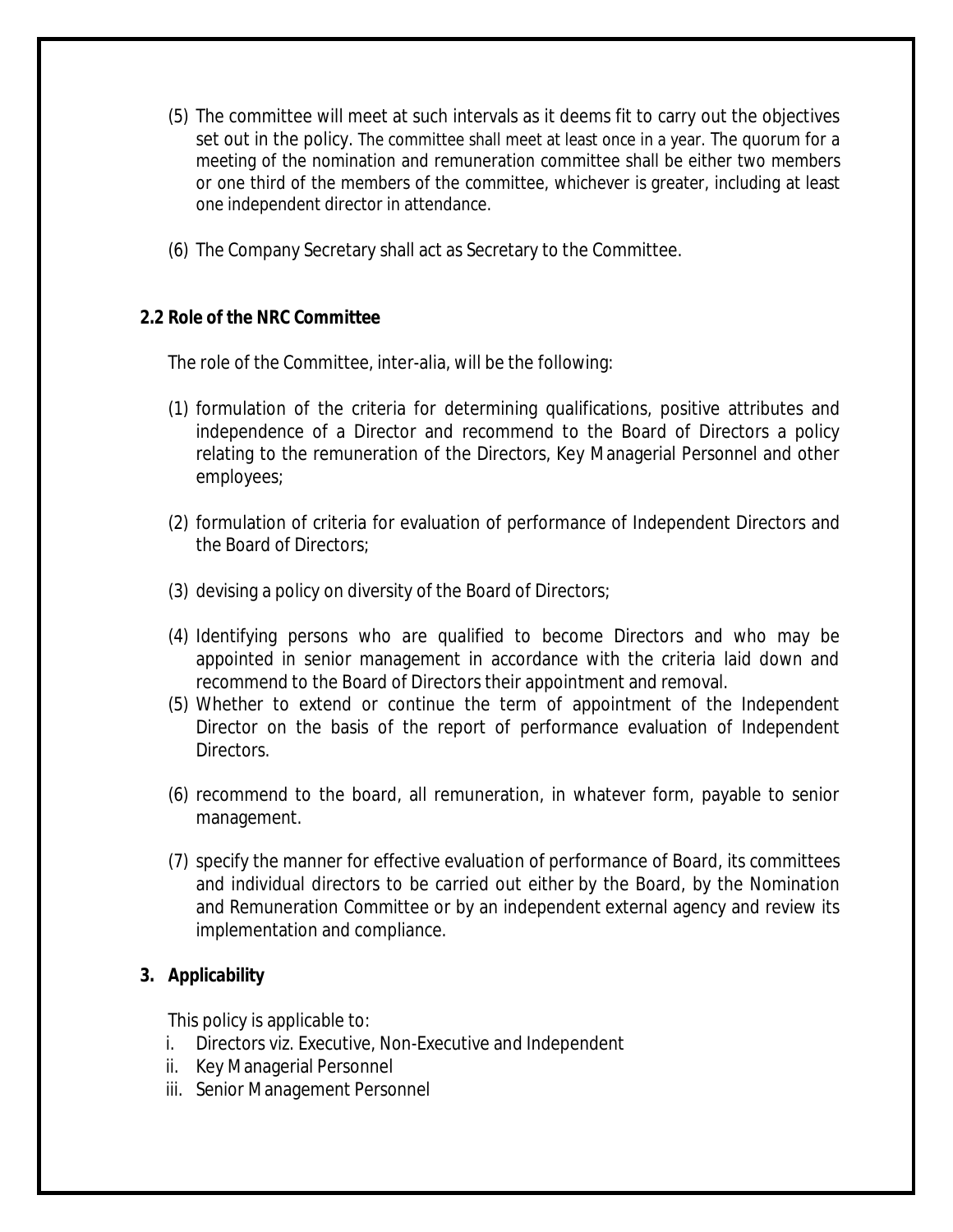iv. Other employees of the Company, as may be decided by the Board of Directors of the Company

#### **4. Appointment of Director, KMP and Senior Management**

- i. The Committee shall identify and ascertain the integrity, qualification, expertise and experience of the person for appointment as Director, KMP or at the Senior Management level and recommend to the Board his/her appointment.
- ii. A person should possess adequate qualification, expertise and experience for the position he/she is considered for appointment. The Committee has the discretion to decide whether qualifications, expertise and experience possessed by a person are sufficient / satisfactory for the concerned position.
- iii. Appointment of Independent Directors is subject to the compliance of provisions of Section 149 of the Companies Act, 2013 read with schedule IV and rules made thereunder and SEBI (LODR) Regulations, 2015.

# **5. Term / Tenure**

# **5.1 Managing Director / Whole-Time Director**

The Company shall appoint or re-appoint any person as its Executive Director, Managing Director or Whole-Time Director for a term not exceeding five years at a time.

# **5.2 Independent Director**

Subject to the provisions of the applicable regulations, an Independent Director shall hold office for a term of up to five consecutive years on the Board of the Company.

No Independent Director shall hold office for more than two consecutive terms, but such Independent Director shall be eligible for appointment after the expiry of three years of ceasing to become an Independent Director.

# **6. Evaluation**

The evaluation of performance of Board, its committees and individual directors to be carried out either by the Board, by the Nomination and Remuneration Committee or by an independent external agency

The Committee shall identify the evaluation criteria which will evaluate Directors based on knowledge, to perform the role, time and level of participation, performance of duties, level of oversight, professional conduct and independence.

The appointment/re-appointment/continuation of Directors on the Board shall be subject to the outcome of the yearly evaluation process.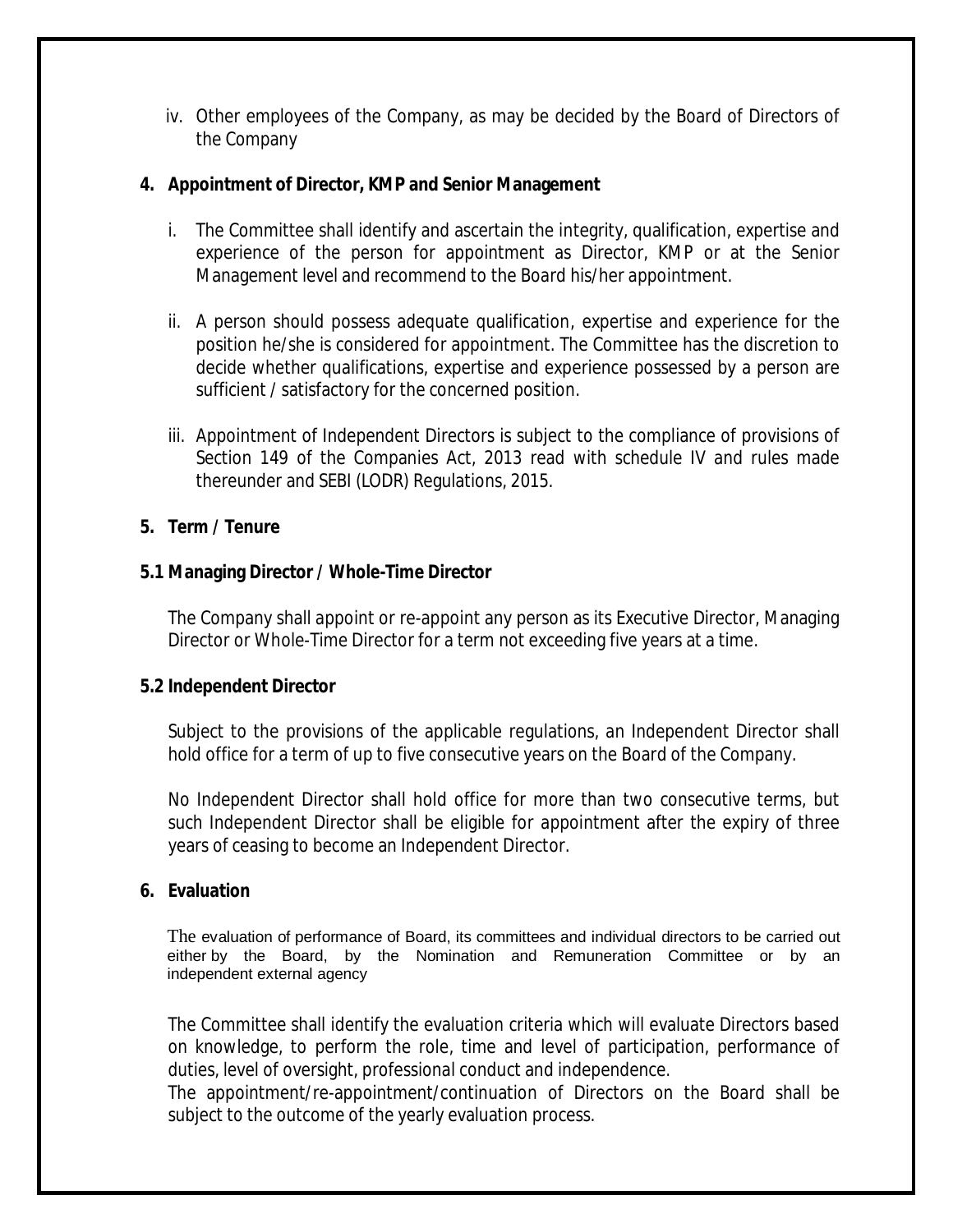Framework for performance evaluation of Independent Directors and the Board is as per 'Annexure A' to this policy

#### **7. Removal**

Due to reasons for any disqualification mentioned in the Companies Act, 2013, rules made thereunder or under any other applicable Act, rules and regulations, the Committee may recommend to the Board with reasons for removal of a Director, KMP or Senior Management Personnel subject to the provisions and compliance of the said Act, rules and regulations.

#### **8. Retirement**

The Directors, KMP and Senior Management Personnel shall retire as per the applicable provisions of the Companies Act, 2013 and/or prevailing policy of the Company. The Board will have the discretion to retain the Directors, KMP, Senior Management Personnel in the same position/ remuneration or otherwise even after attaining the retirement age, for the benefit of the Company.

# **9. Matters relating to remuneration, perquisites for the Managing / Whole-time Director, KMP and Senior Management Personnel**

- 1. The remuneration/compensation/profit related commission etc. to the Managing Director, Whole-Time Directors, Non-Executive Directors (including Independent Directors) will be determined by the committee and recommended to the Board for approval up to the limit specified under the Companies Act, 2013 and/or as approved by shareholders as may be applicable.
- 2. With respect to the remuneration of KMP, Senior Management Personnel and other employees, the determination shall be effected by way of presentation before the Managing Director by HR Head and/or by the Chief Financial Officer, which would have the requisite details. The Managing Director of the Company shall peruse the same and approve accordingly.
- 3. Where any insurance is taken by the Company on behalf of its Managing Director, Whole-Time Director, Director, Chief Executive Officer, Chief Financial Officer, the Company Secretary and any other employees for indemnifying them against any liability, the premium paid on such insurance shall not be treated as part of the remuneration payable to any such personnel.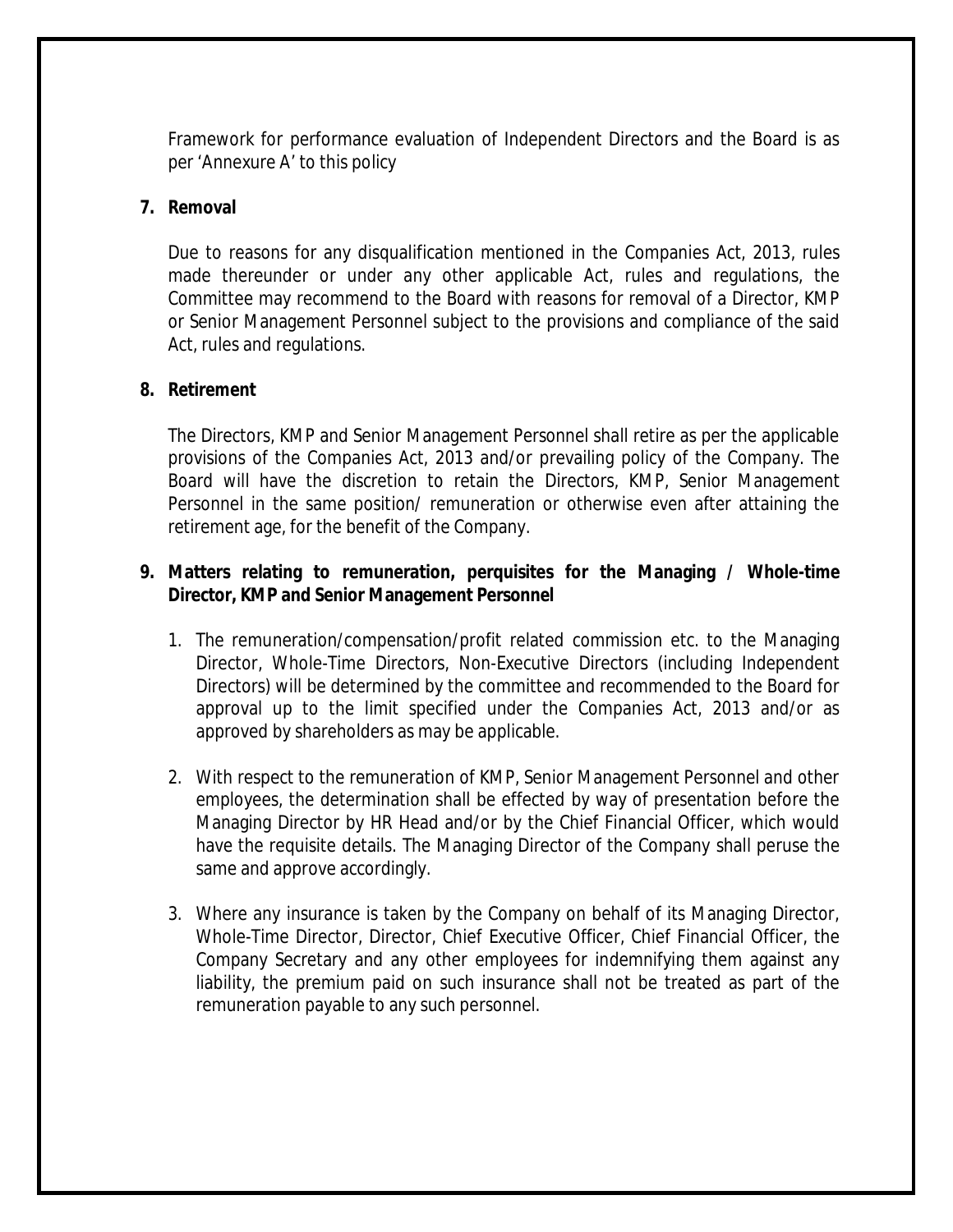#### **10. Remuneration to Whole-Time / Executive / Managing Director**

#### **10.1 Remuneration**

The Managing Director/Whole-Time Director shall be eligible for remuneration as may be approved by the shareholders of the Company on the recommendation of the committee and the Board of Directors. The break-up of the pay scale, performance bonus and quantum of perquisites including employer's contribution to PF, pension scheme, medical expenses, club fees, etc. shall be decided and approved by the Board on the recommendation of the committee and shall be within the overall remuneration approved by the shareholders and central government, wherever required

#### **10.2 Minimum remuneration**

 If, in any financial year, the Company has no profits or its profits are inadequate, the Company shall pay the minimum remuneration to its Managing Director and Whole-Time Directors in accordance with the approval of Shareholders of the Company and the provisions of the Companies Act, 2013.

# **10.3 Provisions for excess remuneration**

 If the Managing Director and any Whole-Time Director draws or receives, directly or indirectly by way of remuneration any such sums in excess of the limits prescribed under the Companies Act, 2013, he/she shall refund such sums to the Company and until such sum is refunded, hold it in trust for the Company. The Company shall not waive recovery of such sum refundable to it unless permitted by the central government.

# **11. Remuneration to non-Executive/Independent Director**

# **11.1 Sitting fees**

 The non-Executive/Independent Directors of the Company may receive remuneration by way of sitting fees for attending the meeting of the Board of Directors or Committee thereof, provided that the amount of such fees shall not exceed the maximum amount as provided in the Companies Act, 2013 and rules framed or such amount as may be prescribed by the central government.

# **11.2 Profit-linked commission**

 The profit-linked commission may be paid within the monetary limit approved by the shareholders of the Company as a percentage of the net profits of the Company computed as per the applicable provisions of the Companies Act, 2013 and rules framed thereunder.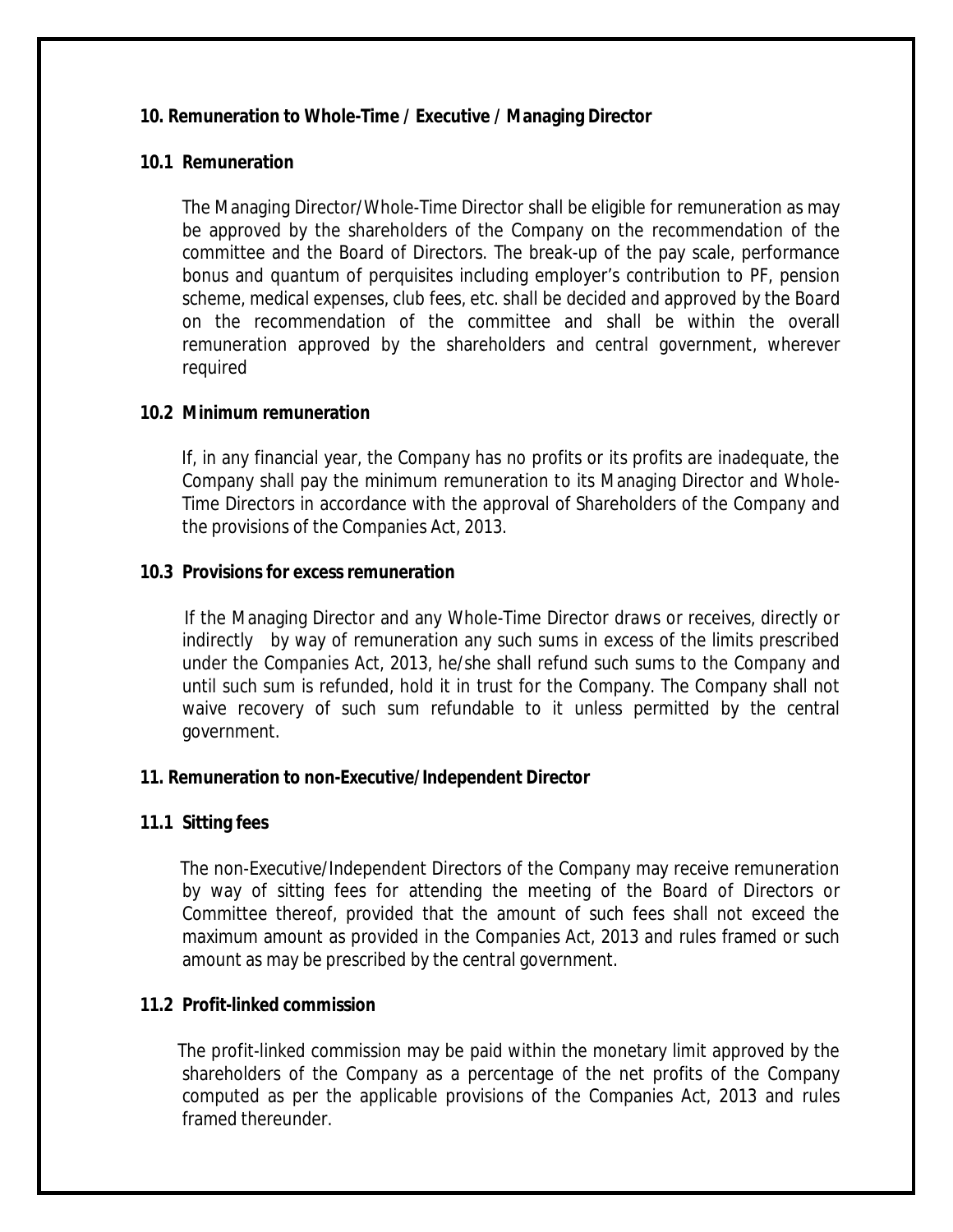#### **11.3 Stock options**

An Independent Director shall not be entitled to any stock options of the Company.

# **12. Remuneration to KMP, Senior Management Personnel and Other Employees**

The KMP (except Managing Director and Whole-Time Director), Senior Management Personnel and other employees of the Company shall be paid remuneration as per the Company's HR policies and/or as approved by the Board/Managing Director on the recommendation of the committee. The break-up of the pay scale and quantum of perquisites including, employer's contribution to PF, pension scheme, medical expenses, club fees, etc. shall be as per the Company's HR policies.

The HR Head and/or the Chief Financial Officer of the Company will make presentation(s) before the Managing Director of the Company which would have requisite details setting out the proposed performance bonus payouts for the current financial year as well as the proposed increments for the next financial year. The Managing Director of the Company shall peruse and approve the same unless required under relevant regulations to refer the same to the Board of Directors and/or shareholders of the Company.

This Remuneration policy shall apply to all future/continuing employment/engagement(s) with the Company. In other respects, the Remuneration policy shall be of guidance for the Board. Any departure from the policy shall be recorded and reasoned in the Committee and Board meeting minutes.

The remuneration for KMP and Senior Managerial Personnel and other employees of the Company shall be approved by the Managing Director of the Company based on the recommendation/ presentation by the HR Head and/or the Chief Financial Officer of the Company. In case any of the relevant regulations require that remuneration of KMPs or any other officer is to be specifically approved by the Committee and/or the Board of Directors then such approval will be accordingly procured.

# **13. Amendments to the policy**

The Board of Directors on its own and /or as per the recommendations of NRC committee can amend this policy as and when it deems fit.

In case of any amendment(s), clarification(s), circular(s), etc. issued by the relevant authorities not being consistent with the provisions laid down under this policy, then such amendment(s), clarification(s), circular(s), etc. shall prevail upon the provisions hereunder and this policy shall stand amended accordingly from the effective date as laid down under such amendment(s), clarification(s), circular(s), etc.

**\*\*\*\*\*\***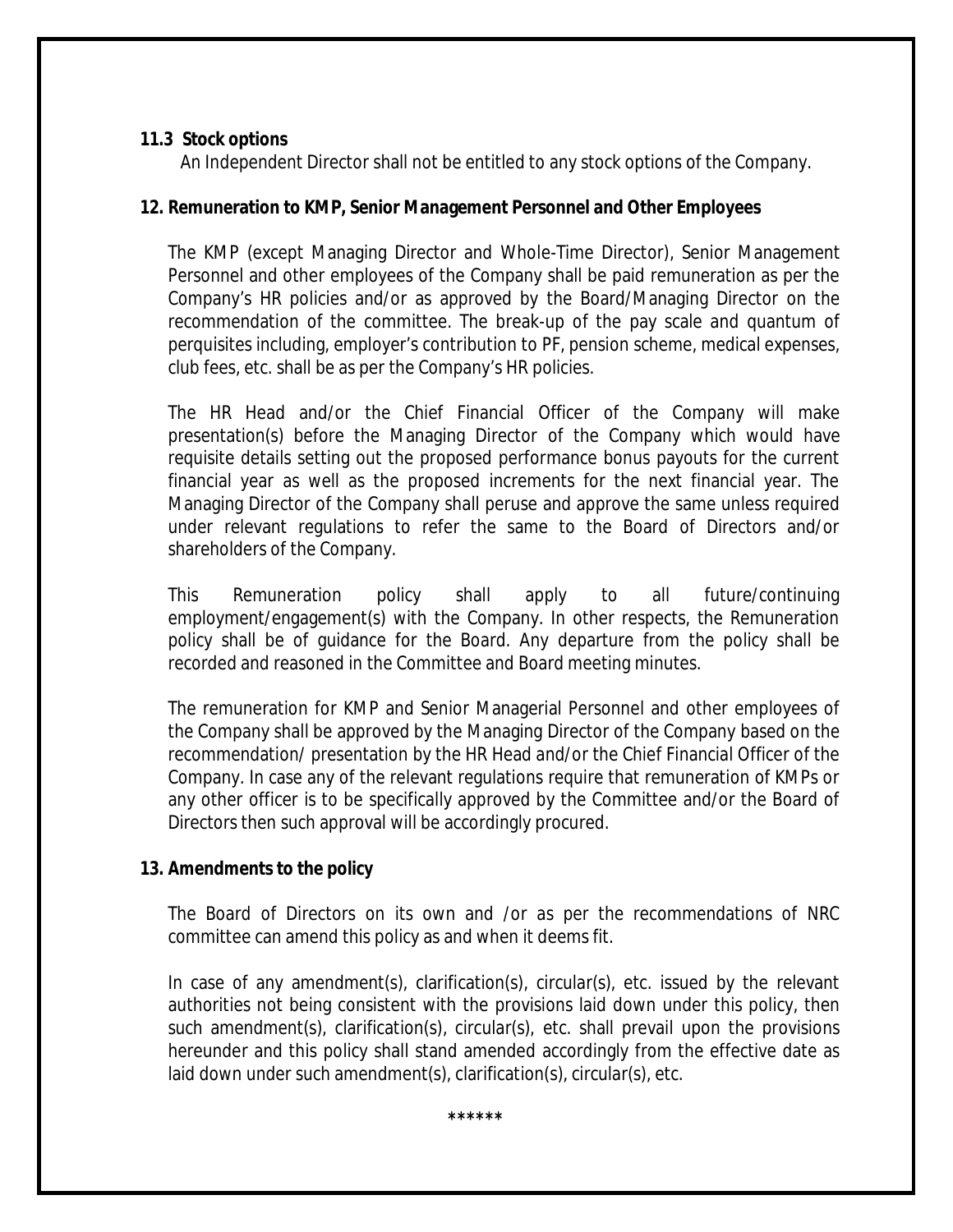# **"Annexure-A"**

# **Framework for performance evaluation of Independent Directors and the Board**

In view of the Compliance of the provisions of the Companies Act, 2013 and Regulations 19 of the SEBI (Listing Obligation and Disclosure Requirements) Regulations, 2015, the Nomination, Remuneration & Compensation Committee (the "Committee") has laid down the process, format attributes and criteria for performance evaluation of the Board, Board Committee and Individual Directors.

Performance of the Board and Board Committees were evaluated on various parameters such as structure, composition, quality, diversity, experience, competencies, performance of specific duties and obligations, quality of decision-making and overall Board effectiveness. Performance of individual Directors was evaluated on parameters, such as meeting attendance, participation and contribution, responsibility towards stakeholders and independent judgement.

The Managing Director shall be evaluated on certain additional parameters, such as Performance of the Company, leadership, relationships and communications, recognition and awards to the Company.

Some of the performance indicators based on which Independent Directors were evaluated include:

- Devotion of sufficient time and attention towards professional obligations for independent decision and acting in the best interest of the Company.
- Provides strategic guidance to the Company and determine important policies with a view to ensure long-term viability and strength.
- Bringing external expertise and independent judgement that contributes to the objectivity of the Board's deliberation, particularly on issues of strategy, performance and conflict management.

The evaluation of independent directors shall be done by the entire board of directors which shall include -

- (a) performance of the directors; and
- (b) fulfilment of the independence criteria as specified in these regulations and their independence from the management:

Provided that in the above evaluation, the directors who are subject to evaluation shall not participate.

The Committee has established the following processes for evaluation of performance of Independent Director and the Board: